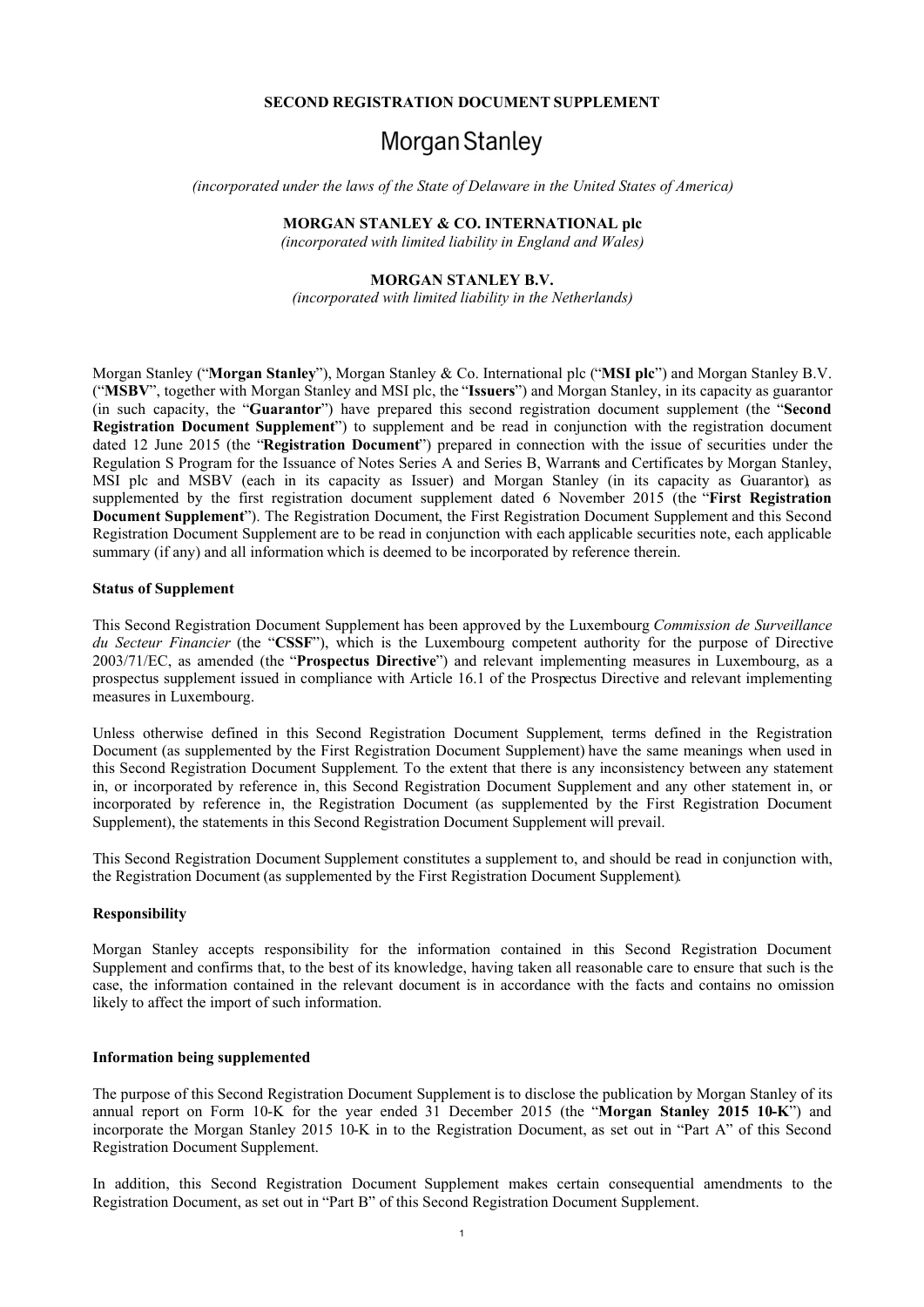Any information or document incorporated by reference into the Morgan Stanley 2015 10-K, as set out in "Part A" of this Second Registration Document Supplement does not form part of this Second Registration Document Supplement and any information or documents which are not incorporated by reference are either not relevant for the investor or covered in another part of this Second Registration Document Supplement.

Investors who have not previously reviewed the information contained in the document incorporated by reference above should do so in connection with their evaluation of any debt or derivative securities of the Issuers.

This Second Registration Document Supplement and the Morgan Stanley 2015 10-K are available for viewing, and copies may be obtained from, the offices of the Issuers and the paying agents. This Second Registration Document Supplement and the Morgan Stanley 2015 10-K are also available on Morgan Stanley's website at www.morganstanleyiq.eu/ and www.morganstanley.com/about-us-ir respectively and on the website of the Luxembourg Stock Exchange at www.bourse.lu.

31 March 2016

## **MORGAN STANLEY**

# **MORGAN STANLEY & CO. INTERNATIONAL PLC**

# **MORGAN STANLEY B.V.**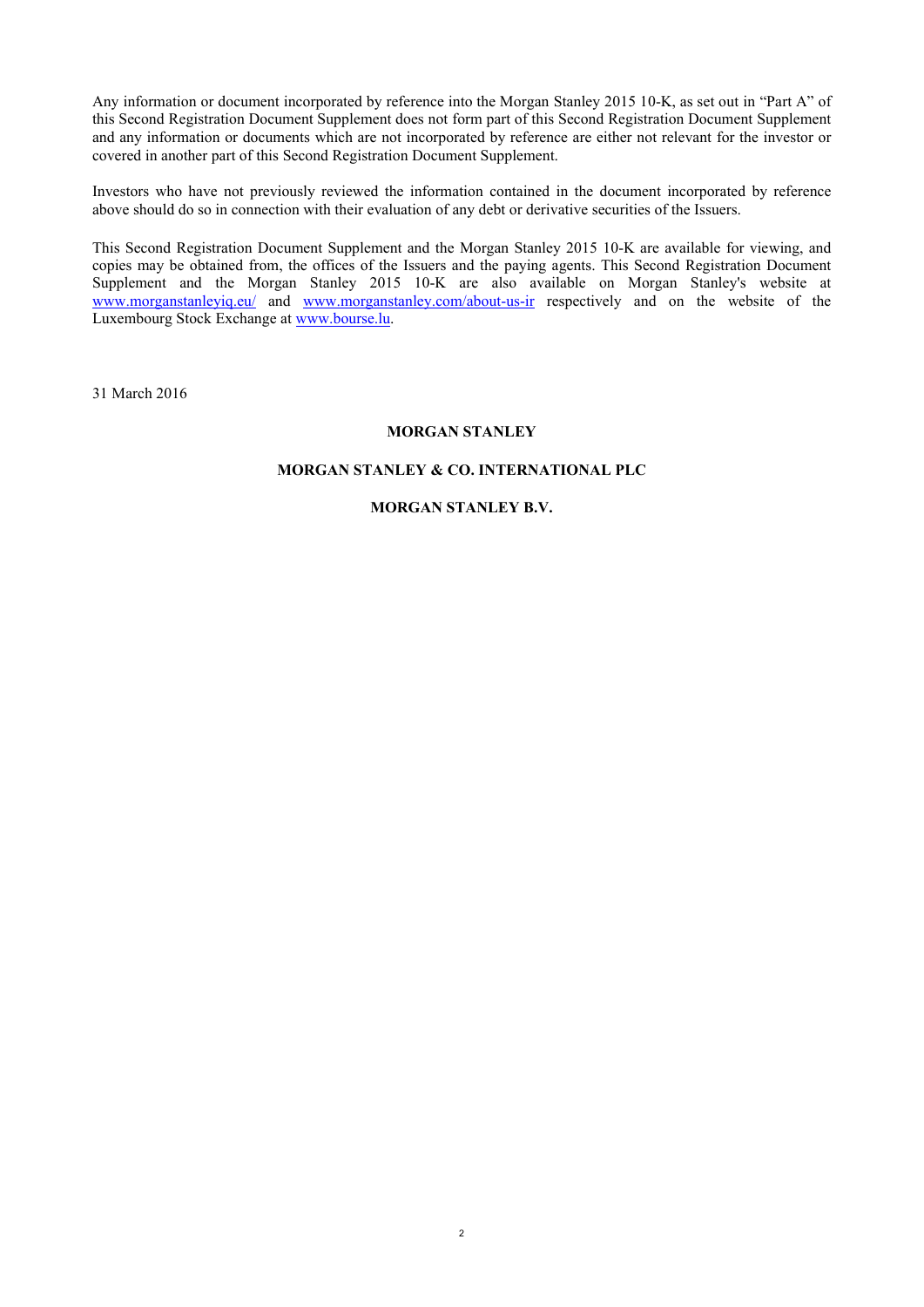## **PART A**

#### **INCORPORATION BY REFERENCE: MORGAN STANLEY 2015 10-K**

This Second Registration Document Supplement incorporates by reference the Morgan Stanley 2015 10-K as set out in this "Part A" of this Second Registration Document Supplement and supplements the section entitled "*Incorporation by Reference*" contained on pages 15-20 of the Registration Document.

The Morgan Stanley 2015 10-K is available on Morgan Stanley's website at www.morganstanley.com/about-us-ir and on the website of the Luxembourg Stock Exchange at www.bourse.lu.

The information incorporated by reference must be read in conjunction with the cross-reference table below which supplements the table of information incorporated by reference in the section entitled "*Incorporation by Reference*" contained on pages 15-20 of the Registration Document.

The following document and/or information shall be deemed to be incorporated by reference in, and to form part of, the Registration Document:

| <b>Document filed</b>                                                                      | <b>Information incorporated by reference</b>                                                                                                | Page          |
|--------------------------------------------------------------------------------------------|---------------------------------------------------------------------------------------------------------------------------------------------|---------------|
| <b>Morgan Stanley Annual Report on</b><br>Form 10-K for the year ended 31<br>December 2015 | <b>Business</b>                                                                                                                             | Pages 1-12    |
|                                                                                            | <b>Risk Factors</b>                                                                                                                         | Pages 13-23   |
|                                                                                            | <b>Unresolved Staff Comments</b>                                                                                                            | Page 23       |
|                                                                                            | Properties                                                                                                                                  | Page 23       |
|                                                                                            | <b>Legal Proceedings</b>                                                                                                                    | Pages 24-32   |
|                                                                                            | Mine Safety Disclosures                                                                                                                     | Page 32       |
|                                                                                            | Market for Registrant's Common Equity, Related<br>Stockholder Matters, Issuer Purchases of Equity<br>Securities and Stock Performance Graph | Pages 33-35   |
|                                                                                            | <b>Selected Financial Data</b>                                                                                                              | Pages 36-37   |
|                                                                                            | Management's Discussion and Analysis of Financial<br>Condition and Results of Operations                                                    | Pages 38-97   |
|                                                                                            | Quantitative and Qualitative Disclosures about Market<br>Risk                                                                               | Pages 98-120  |
|                                                                                            | Financial Statements and Supplementary Data                                                                                                 | Pages 121-258 |
|                                                                                            | Report of Independent Registered Public<br><b>Accounting Firm</b>                                                                           | Page 121      |
|                                                                                            | <b>Consolidated Statements of Income</b>                                                                                                    | Page 122      |
|                                                                                            | Consolidated Statements of Comprehensive<br>Income                                                                                          | Page 123      |
|                                                                                            | Consolidated Statements of Financial Condition                                                                                              | Page 124      |
|                                                                                            | Consolidated Statements of Changes in Total<br>Equity                                                                                       | Page 125      |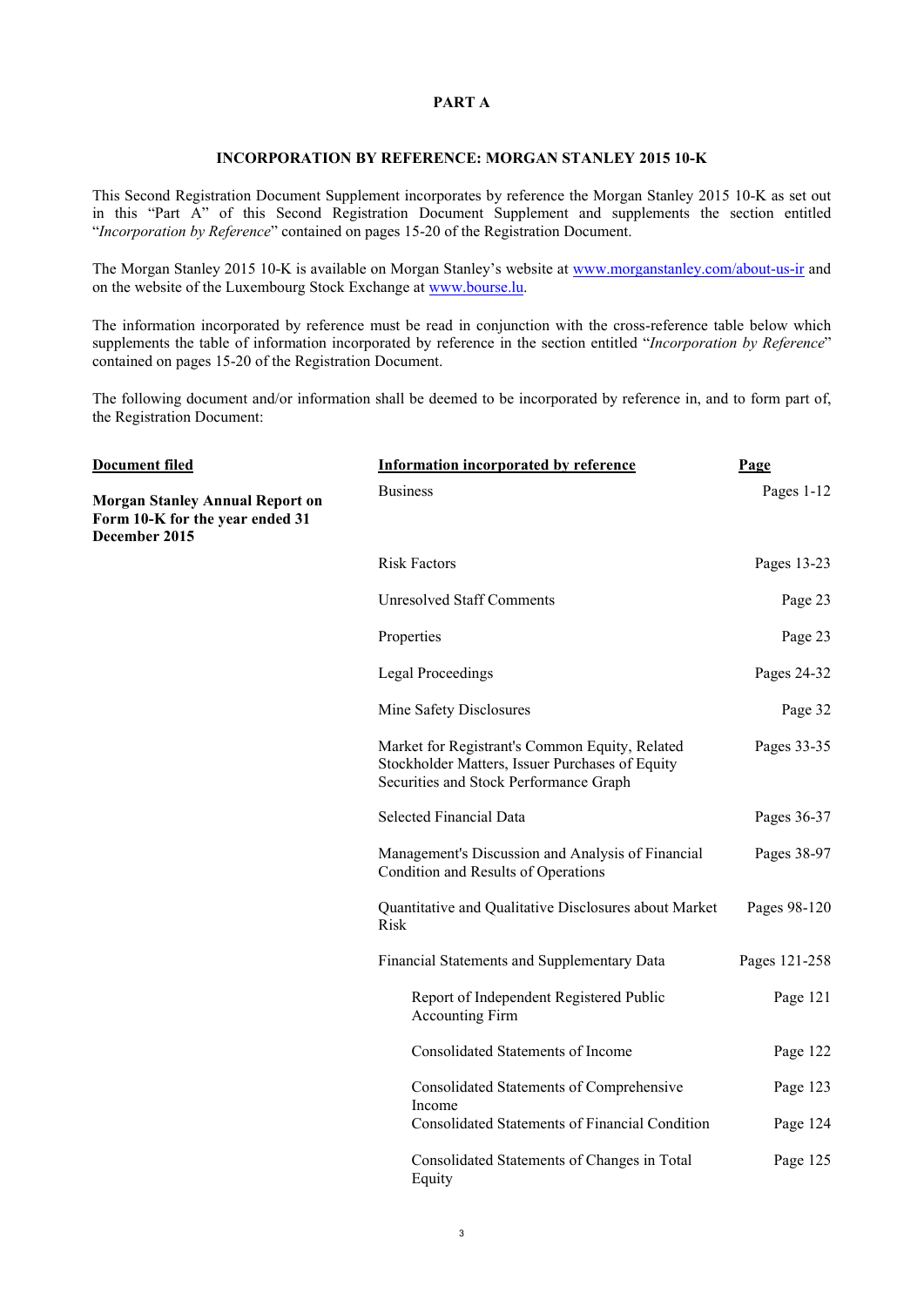| <b>Consolidated Statements of Cash Flows</b>                                                      | Page 126      |
|---------------------------------------------------------------------------------------------------|---------------|
| Notes to Consolidated Financial Statements                                                        | Pages 127-250 |
| Financial Data Supplement (Unaudited)                                                             | Pages 251-258 |
| Changes in and Disagreements with Accountants on<br>Accounting and Financial Disclosure           | Page 259      |
| <b>Controls and Procedures</b>                                                                    | Pages 259-261 |
| Other Information                                                                                 | Page 261      |
| Directors, Executive Officers and Corporate<br>Governance                                         | Page 262      |
| <b>Executive Compensation</b>                                                                     | Page 262      |
| Security Ownership of Certain Beneficial Owners and<br>Management and Related Stockholder Matters | Page 262      |
| Certain Relationships and Related Transactions, and<br>Director Independence                      | Page 262      |
| Principal Accounting Fees and Services                                                            | Page 262      |
| Exhibits, Financial Statement Schedules                                                           | Page 263      |
| Signatures                                                                                        | $S-1-S-2$     |

Any non-incorporated parts of a document referred to herein are either deemed not relevant for an investor or are otherwise covered elsewhere in the Registration Document.

The non-incorporated parts of the document listed above are as follows:

| Document incorporated by reference | Information not incorporated by |
|------------------------------------|---------------------------------|
|                                    | reference                       |
|                                    |                                 |

Annual Report on Form 10-K for the year ended 31 December 2015 Exhibits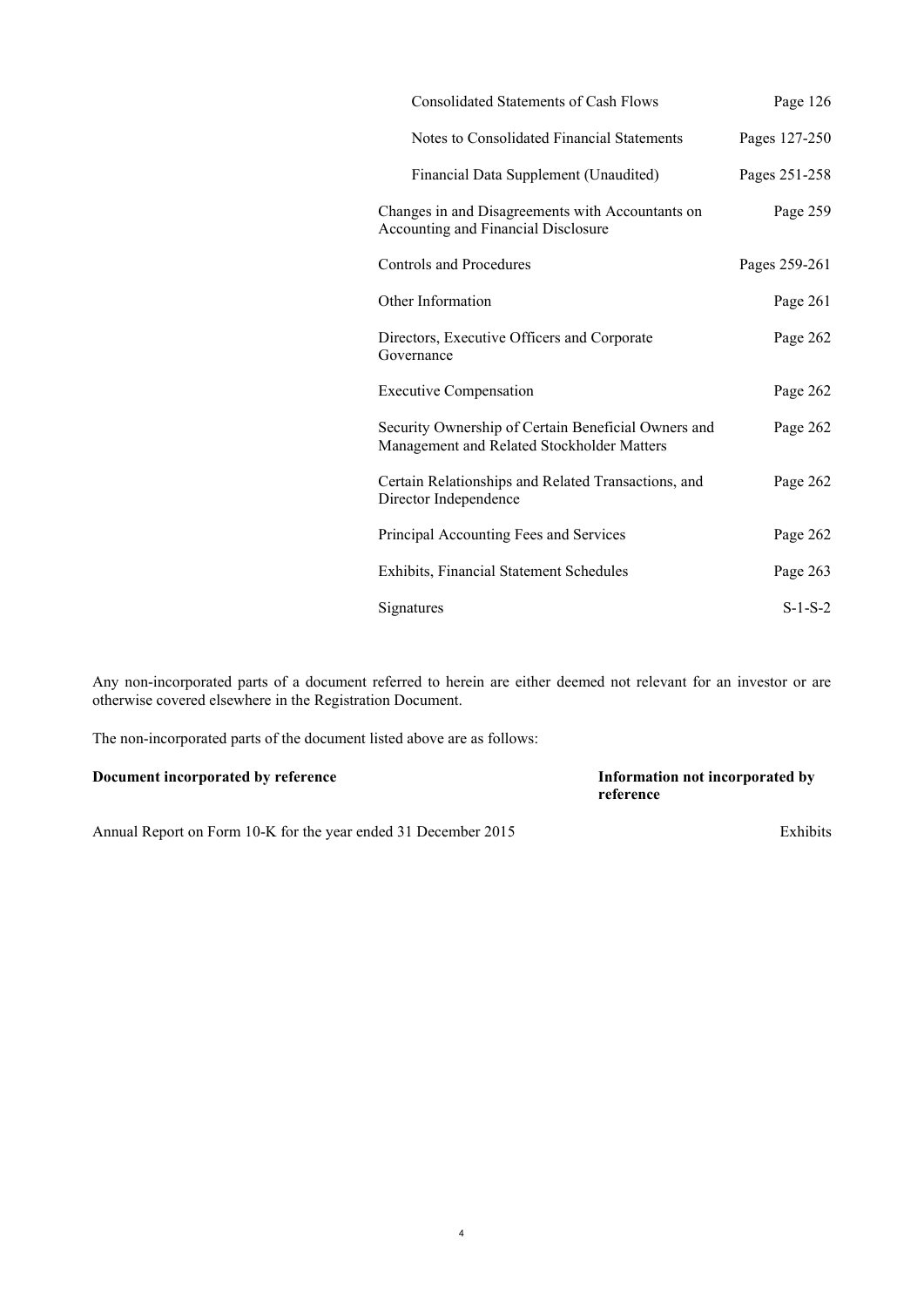## **PART B**

## **OTHER CONSEQUENTIAL AMENDMENTS TO THE REGISTRATION DOCUMENT**

The Registration Document is hereby amended as follows:

- 1. The paragraphs entitled "Market Risk" through to and including "Acquisition, Divestiture and Joint Venture Risk" on pages 11-12 of the section entitled "RISK FACTORS" shall be deleted in their entirety and replaced with the risk factors set out under the heading "Risk Factors" on pages 13-23 of the Morgan Stanley 2015 10-K, which is incorporated by reference into this Supplement, save that any references in such section of the Morgan Stanley 2015 10-K to "we", "our" or "us" shall be deemed references to "Morgan Stanley".
- 2. The final paragraph on page 60 of the Registration Document shall be deemed deleted in its entirety and replaced by the following:

"*Save as disclosed in:*

- *(i) the section entitled "Legal Proceedings" in Part I - Item 3 at pages 24-32 and in the paragraphs beginning with "Legal" under the heading "Contingencies" under the heading "Commitments, Guarantees and Contingencies" in "Notes to Consolidated Financial Statements" in Part II - Item 8 at pages 202-205 of the Morgan Stanley 2015 10-K;*
- *(ii) the section entitled "Legal Settlement" under the heading "24. Subsequent Events" in "Notes to the Consolidated Financial Statements" in Part I – Item 8 at page 250 of the Morgan Stanley 2015 10- K; and*
- *(iii) in this Registration Document,*

*there are no governmental, legal or arbitration proceedings (including any such proceedings which are pending or threatened of which Morgan Stanley is aware) during the 12-month period before the date of this Offering Circular, which may have, or have had in the recent past, significant effects on Morgan Stanley's financial position or profitability*."

3. On page 61 of the Registration Document, the final paragraph under the heading "Trend Information" shall be deemed to be deleted in its entirety and replaced by the following:

"*There has been no material adverse change in the prospects of Morgan Stanley since 31 December 2015."*

4. On page 61 of the Registration Documents, the paragraph under the heading "Significant Change" shall be deemed to be deleted in its entirety and replaced by the following:

"*There has been no significant change in the financial or trading position of Morgan Stanley since 31 December 2015."*

5. The section entitled "Selected financial information of Morgan Stanley" on page 67 of the Registration Document shall be deemed to be deleted in its entirety and replaced by the following:

| <b>Balance Sheet</b><br>$($in\, millions)$ | At 31 December 2014 | At 31 December 2015 |
|--------------------------------------------|---------------------|---------------------|
| Total assets                               | 801,510             | 787,465             |
| <b>Total liabilities</b><br>and equity     | 801,510             | 787,465             |
| Consolidated                               |                     |                     |